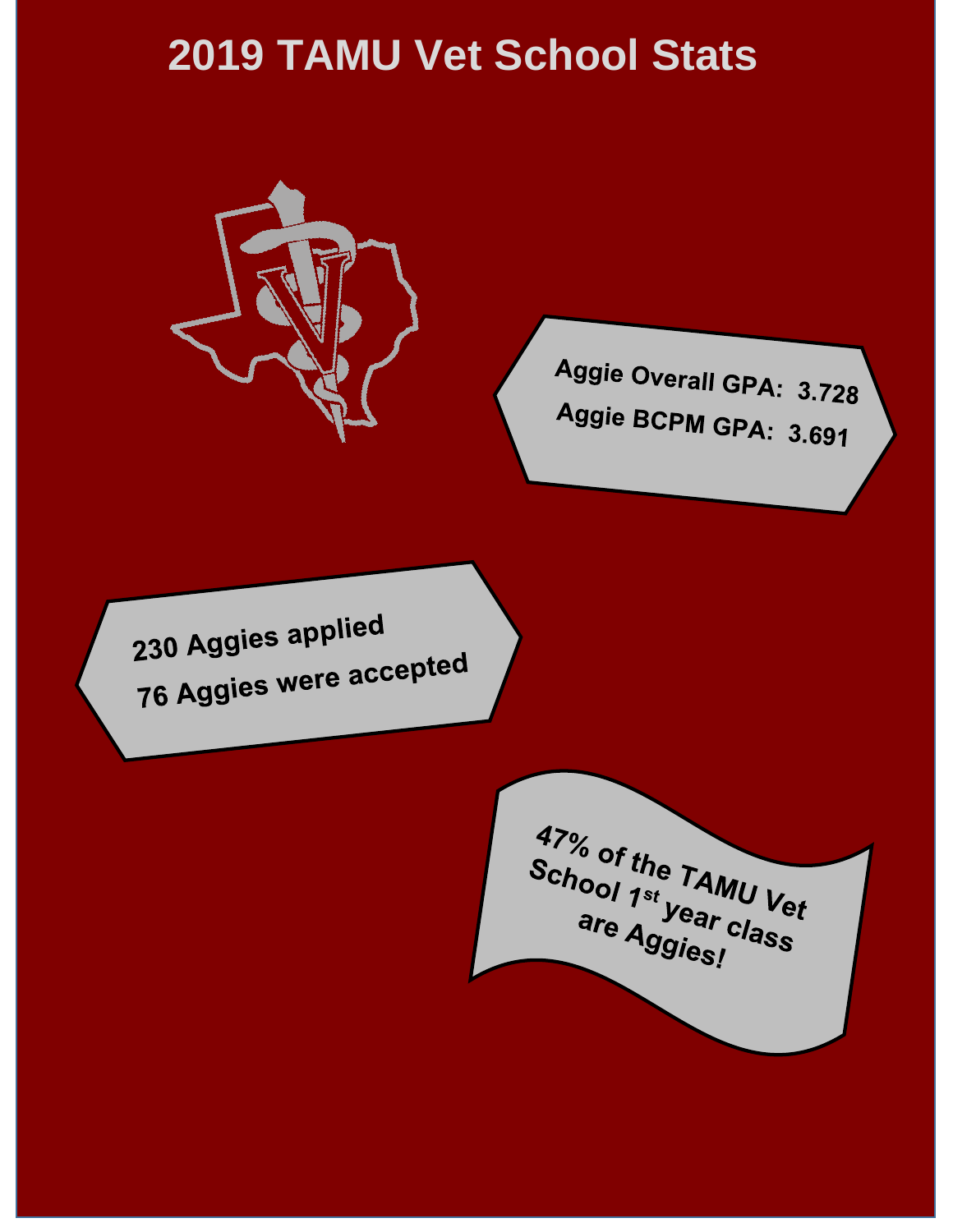| <b>Agriculture &amp; Life Sciences</b> |            |           |            |
|----------------------------------------|------------|-----------|------------|
| <b>Major</b>                           | # Accepted | # Applied | % Accepted |
| <b>Animal Science</b>                  | 35         | 100       | 35%        |
| Genetics                               |            |           | 0%         |
| <b>Poultry Science</b>                 |            |           | 0%         |
| Wildlife and Fishery Sci.              |            |           | 29%        |
| Total                                  | 37         | 113       | 33%        |

## **2019 TMDSAS Schools - Class of 2019 Applicants by Major**

| <b>Education &amp; Human Development</b>              |  |  |      |  |  |
|-------------------------------------------------------|--|--|------|--|--|
| # Applied<br>% Accepted<br><b>Major</b><br># Accepted |  |  |      |  |  |
| Allied Health                                         |  |  | 100% |  |  |
| Health                                                |  |  | 0%   |  |  |
| Total                                                 |  |  | 50%  |  |  |

| <b>Engineering</b>            |            |           |            |
|-------------------------------|------------|-----------|------------|
| <b>Major</b>                  | # Accepted | # Applied | % Accepted |
| <b>Biomedical Engineering</b> |            |           | 100%       |
| Total                         |            |           | 100%       |

| <b>Liberal Arts</b> |            |           |            |
|---------------------|------------|-----------|------------|
| <b>Major</b>        | # Accepted | # Applied | % Accepted |
| Psychology          |            |           | 100%       |
| Total               |            |           | 100%       |

| <b>Mays Business School</b> |            |           |            |
|-----------------------------|------------|-----------|------------|
| <b>Major</b>                | # Accepted | # Applied | % Accepted |
| Accounting/Finance          |            |           | 100%       |
| ⊺otal                       |            |           | 100%       |

| <b>Science</b>           |            |           |            |
|--------------------------|------------|-----------|------------|
| <b>Major</b>             | # Accepted | # Applied | % Accepted |
| Biology                  |            |           | 0%         |
| Microbiology             |            |           | 100%       |
| Molecular & Cell Biology |            |           | 0%         |
| Zoology                  |            |           | 0%         |
| Total                    |            | n         | 17%        |

| <b>Veterinary Medicine &amp; Biomedical Sciences</b> |            |           |            |
|------------------------------------------------------|------------|-----------|------------|
| <b>Major</b>                                         | # Accepted | # Applied | % Accepted |
| <b>Biomedical Sciences</b>                           | 29         | 88        | 33%        |
| Total                                                | 29         | 88        | 33%        |